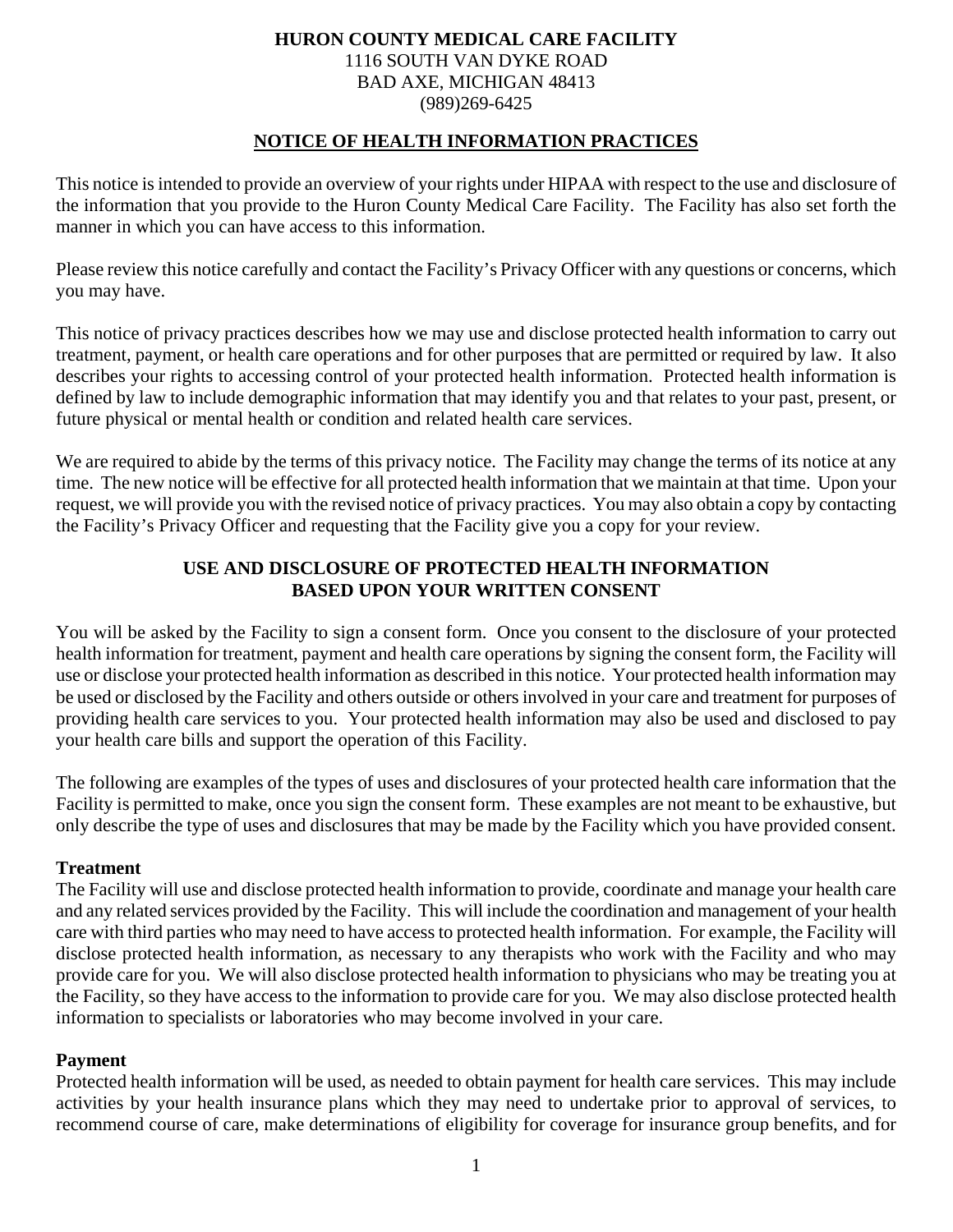determinations of eligibility for coverage for insurance group benefits and for determination of whether services are medically necessary.

## **Health Care Operations**

The Facility may use or disclose, as needed, your protected health information in order to support the business activities of the Facility. These activities include, but are not limited to, quality assessment activities, employee review activities, training of medical or nursing students, training of nurse aides, licencing, marketing and fundraising activities and conducting or arranging for other business activities.

The Facility will share protected health information with third party business associates to perform various activities for the Facility. For example, information concerning your care at the facility may be disclosed to accountants, consultants and other parties involved in the auditing and review of our Facility for purposes of reimbursement for our care. The Facility is also required by law to provide access to information to the state and federal government for purposes of Medicare and Medicaid.

The Facility may also use or disclose protected health information as necessary to provide you with information about treatment alternatives or other health related benefits and services that might be of interest to you. The Facility may also use and disclose protected information for other marketing activities. For example, your name may be used to send you information about the Facility's activities, your photograph along with information concerning your birth date may be included in Facility wide newsletters or for other recognition at the Facility's discretion and/or may be posted outside of your room.

The Facility may also use or disclose protected health information as necessary in order to provide you with information about fund-raising activities, which are supported by the Facility. If you do not want to receive these materials, please contact our Privacy Officer and request that these materials not be sent to you.

## **Other Permitted Required Uses and Disclosures**

The Facility may use and disclose protected health information in the following instances. You have the opportunity to agree or object to the use or disclosure of all your protected health information. If you are not present or able to agree or object to the use or disclosure of the protected health information, the Facility will use its professional judgment to make those disclosures which it deems to be in your best interest.

## **Facility Resident Directory/Family/Clergy**

Unless you object, the Facility will use and disclose your name in the Facility directory and Facility newsletter. Your general condition may be disclosed to Facility members and our religious affiliation to members of the clergy.

## **Others Involved in Health Care**

Unless you object, the Facility may disclose to a member of your family, relative, close friend or any other person you identify protected health information that directly relates to that persons involvement in your health care. If you are unable to agree or object to such a disclosure, the Facility may disclose such information as it deems necessary for your best interest, based upon its professional judgment. The Facility may use or disclose protected health information to notify and/or communicate with family members, personal representatives, or other person(s) who are responsible for your care.

#### **Emergencies**

The Facility may disclose or use your protected health information in emergency treatment situations. If this happens, the Facility will try to obtain your consent as soon as reasonably practical after delivery of treatment or care. If the Facility is required by law to treat you and has attempted to obtain your consent but is unable to do so, it will use its professional judgment to disclose that protected health information which it determines is reasonably necessary to provide for your care and treatment.

#### **Authorization**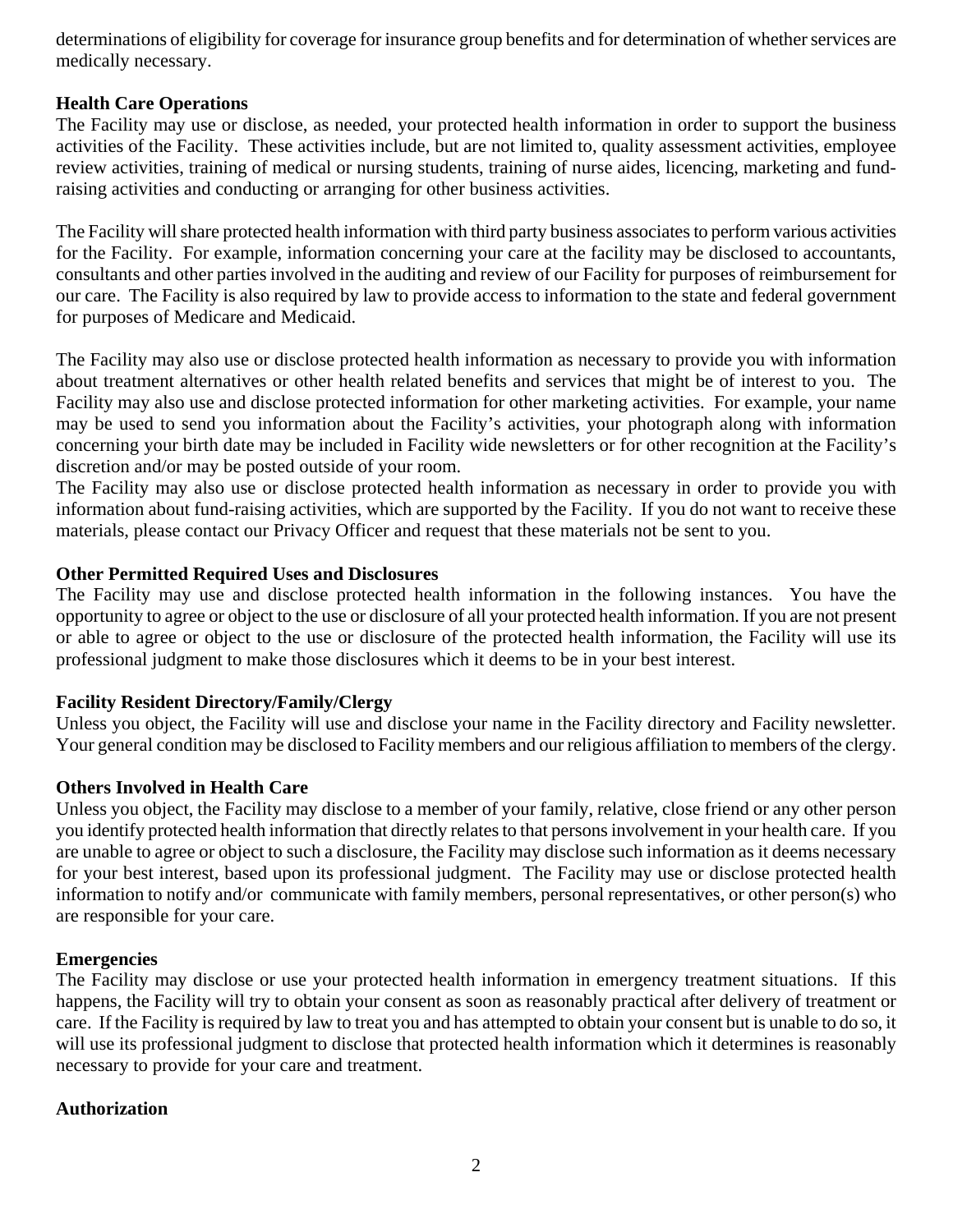Other uses and disclosures of your protected health information will be made only with your written authorization unless otherwise permitted or required by law as described below. You may revoke this authorization at any time in writing, except to the extent the Facility has taken action in reliance upon your authorization.

# **Communication Barriers**

The Facility may use and disclose protected health information if it believes it has attempted to obtain consent from you but is unable to do so due to substantial communication barriers and the Facility has determined, using professional judgment, that you intend the consent to use or disclosure under the circumstances.

# **OTHER PERMITTED AND REQUIRED USES THAT MAY BE MADE WITHOUT YOUR CONSENT, AUTHORIZATION, OR OPPORTUNITY TO OBJECT.**

## **Disclosures Authorized by Law**

The Facility may use or disclose protected health information following situations without your consent or authorization. These situations include:

- 1. Required by law. The Facility may use or disclose protected health information to the extent that the use or disclosure is required by law. The use or disclosure will be made in compliance with and limited to the extent required by law. You will be notified as required by law of any such disclosures.
- 2. Public health. The Facility may disclose protected health information to public health authorities that are permitted by law to collect and receive such information. The Facility may also disclose protected health information, directed by the public health authority, to a foreign government agency that is collaborating with the public health authority.
- 3. Communicable disease. The Facility may disclose protected health information as authorized by law to persons who may have been exposed to a communicable disease or may otherwise be at risk of contracting or spreading the disease or condition.
- 4. Health oversight. The Facility may disclose protected health information to a health oversight agency for activities authorized by law, such as audits, investigations and inspections. Oversight agencies seeking this information include government agencies which oversee the health care system, government benefit programs and other government regulatory programs.
- 5. Abuse or neglect. The Facility may disclosure protected health information to public health authority who is authorized by law to receive reports of actual or suspected abuse or neglect. The Facility may disclose protected health information if there has been abuse and neglect or domestic violence to the government agency or agencies authorized to receive such information. In those cases, its disclosure will be consistent with the requirements applicable in federal and state laws.
- 6. FDA. The Facility may disclose protected health information to a person or entity, as required by the food or drug administration to report adverse events, product defects or problems, to enable product recalls, etc., as required by law.
- 7. Legal proceedings. The Facility may disclose protected health information in the course of any judicial or administrative proceeding and in response to an order of a court or administrative tribunal, in response to a subpoena or discovery requests or other lawful process.
- 8. Law enforcement. The Facility may disclose protected health information for law enforcement purposes. The law enforcement purposes include legal processes and investigations, otherwise required by law; limited information request for identification and location purposes; requests pertaining to victims of crimes; suspicion that death has occurred as a result of criminal conduct; and good faith belief that crime has occurred on the premises of the Facility; and in emergency situations not on the premises, but where a crime is likely to occur.
- 9. Coroners, medical examiners and funeral directors. The Facility may disclose protected health information to coroners and medical examiners for notification purposes, determining cause of death, or for other duties required by law. The Facility may disclose protected health information to a funeral director as required by law in order to permit the funeral directors to carry out their duties. The Facility may disclose such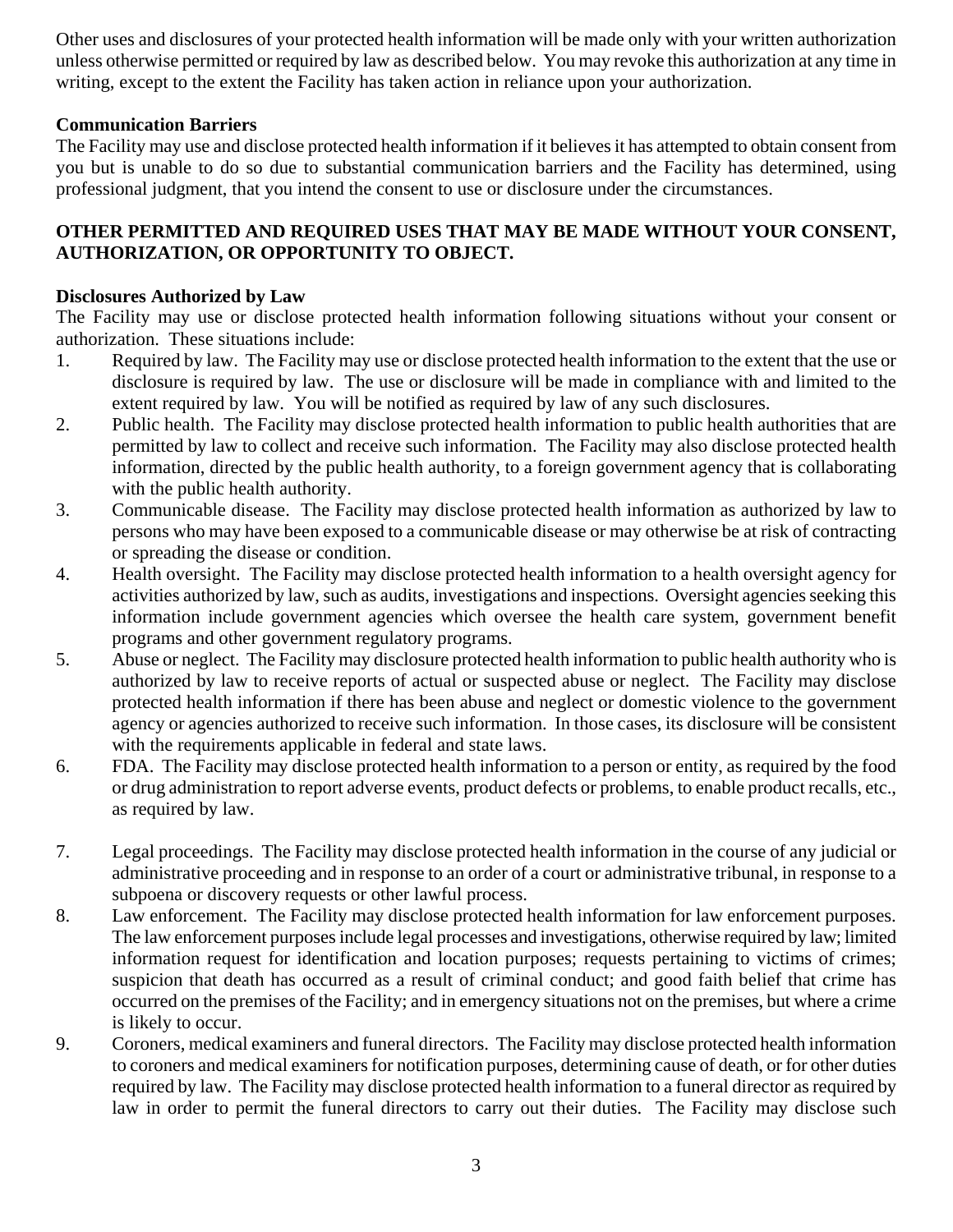information in reasonable anticipation of death. Protected health information may be use and disclosed for organ donation purposes.

- 10. Research. The Facility may disclose protected health information to researchers when the research has been approved by an institutional review board which has reviewed the research proposal and has established protocols to ensure the privacy of your protected health information.
- 11. Criminal activity. Consistent with applicable federal and state laws, the Facility may disclose protected health information if it believes that the use or disclosure is necessary to prevent or lessen the seriousness of an imminent threat to health and safety of a person of the public. The Facility may disclose protected health information if it is necessary for law enforcement authorities to identify or apprehend an individual.
- 12. Military activity/national security. The Facility may use and disclose protected health information of individuals who are armed forces personnel which are deemed necessary by appropriate military authorities; for purposes of determination of eligibility for VA benefits; or to foreign military authorities of or you are a member of that foreign military service. The Facility will also disclose protected health information to authorized federal officials for conducting national security activities.
- 13. Workers compensation. Your protected health information may be disclosed for purposes of complying with Michigan Workers' Compensation laws.

## **Rights to Restrict Disclosure**

The following is a statement of your rights with respect to protected health information and a brief description of how you may exercise your rights.

You have the right to inspect or copy your protected health information. Under law, this means you have the right to inspect and to copy your protected health information, as it is contained in your designated record as long as the Facility maintains that protected health information. Designated records include the medical and billing records and other records that the Facility uses for making decision about you.

Under federal law, you may not inspect or copy the following records: psychotherapy notes; information compiled in anticipation of or use in a criminal or civil action or proceeding; protected information which is subject to any law which limits your access to protected information. In some circumstances you may have a right to have this decision reviewed. Please contact the privacy officer if you have questions about access to medical records.

You have the right to request a restriction on the disclosure or use of your protected health information. Under the law, this means you have the ability to ask the Facility to not disclose or use any part of your prohibited health information for purposes of treatment, payment or health care operations. You may also request that no part of protected health information be disclosed to the family members or friends who may not be involved in your care and for whom the notification provisions of the law apply. You must be specific in your request as to which information you do not want disclosed and to whom the restriction will apply.

The Facility is not required to agree to the restriction that you request. If the Facility believes it is not in your best interest to limit the disclosure of your protected health information or disagrees with your request, your protected health information will not be restricted. If the Facility does agree with the request restriction, the Facility will not use or disclose your protected health information in violation that restriction unless it is needed to provide emergency treatment. With this in mind, please discuss any restriction request with the Facility's privacy officer.

## **Amendments of Records**

You have the right to receive any amendment to protected health information. You may not however amend your psychotherapy records.

The right to amend your records means you may request the protected health information about yourself in a